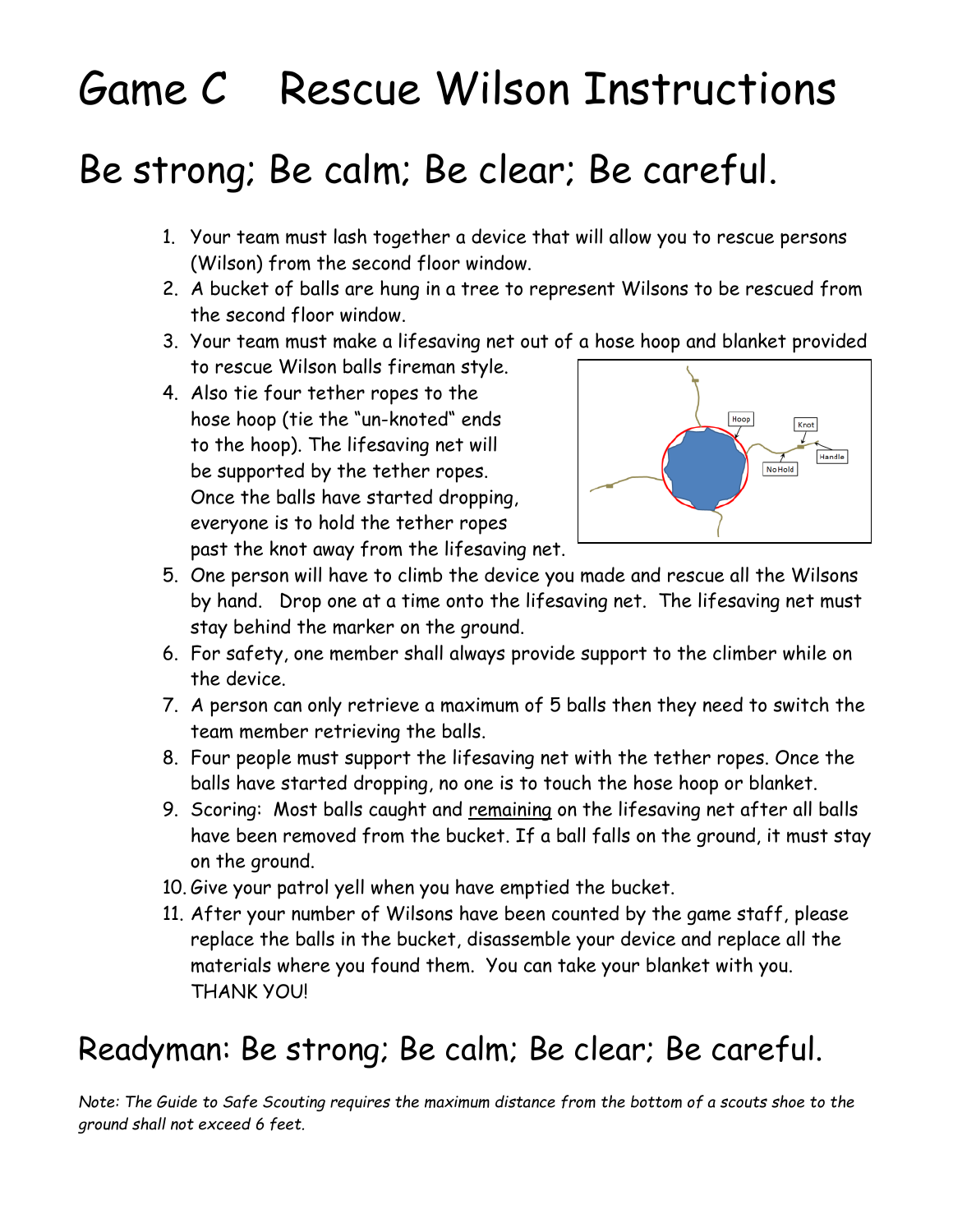### Game C Rescue Wilson

#### **Materials** (10 sets): Totals

| ٠ | • 2 - 8 foot 2" $x$ 4"<br>• $4 - 16$ inch $2''$ x $2''$<br>Hoop | 20<br>40 ( $\omega$ \$0.60<br>10 | Supplied by Bud<br>$=$ \$24.00<br>Supplied by Bud |
|---|-----------------------------------------------------------------|----------------------------------|---------------------------------------------------|
|   | • Duct Tape                                                     | 1 roll                           | $=$ \$6.00                                        |
|   | • Blanket, trash bags                                           | 40                               | $=$ \$20.00                                       |
|   | $\bullet$ 8 – 10 foot paracords                                 |                                  | 80 (800 feet) Supplied by Bud?                    |
|   | $\bullet$ 4 – 6 foot paracords                                  | $40(240 \text{ feet})$           | Supplied by Bud?                                  |
|   | • 25 whiffle golf balls                                         | 250                              | Supplied by Bud?                                  |
|   | • 5 gallon bucket                                               | 10                               | Supplied by Quartermaster?                        |
|   | Caution Tape                                                    | 200'                             | Supplied by Quartermaster?                        |
|   |                                                                 |                                  |                                                   |

#### **\$50.00**

#### **Set Up**

- 1. Tie a bucket, with 25 balls, 8 feet off the ground to a tree. (Will need a ladder).
- 2. Stake a boundary tape in front of tree.
- 3. Game Location Scout Craft (between Campsite 5 and Main Pavilion)

### **Game Team**

| Rod Pope           | 404-917-3610 | rpope@brwncald.com      |
|--------------------|--------------|-------------------------|
| Keven Hatcher      | 770-527-6114 | keven.hatcher@gmail.com |
| <b>Bob Griffin</b> | 404-547-9996 | bobgriffin25@gmail.com  |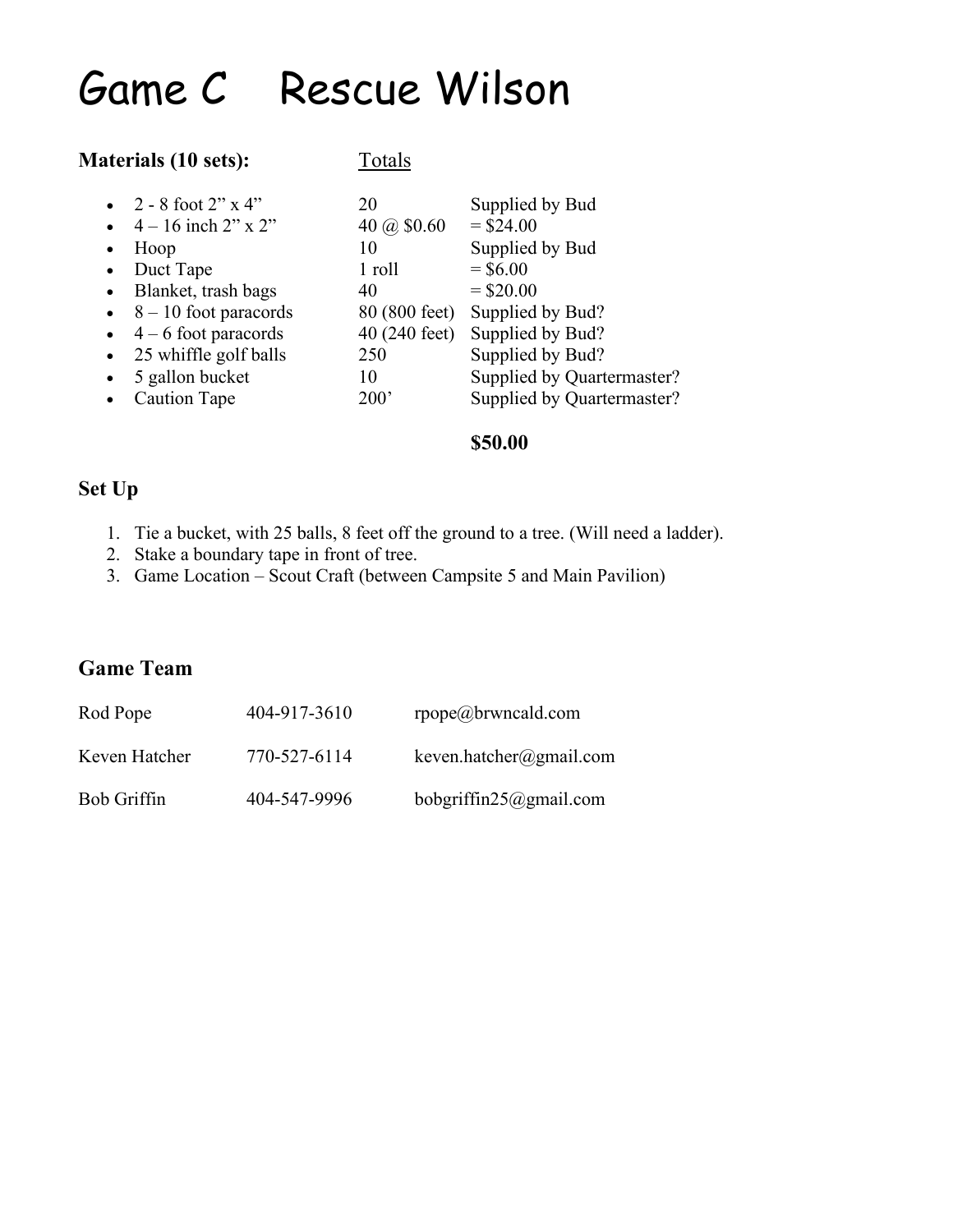### Game C Rescue Wilson

Game Sequence: \_\_\_\_\_\_\_\_\_ Time: \_\_\_\_\_\_\_\_\_\_\_\_\_

|                | Patrol | Unit | $\overline{\text{Time}}$ | Number of    | Adjustments | Score     | Rank |
|----------------|--------|------|--------------------------|--------------|-------------|-----------|------|
|                |        |      | Complete                 | balls on net |             | (2 points |      |
|                |        |      | (Tie                     |              |             | for each  |      |
|                |        |      | Breaker)                 |              |             | ball)     |      |
| $\mathbf 1$    |        |      |                          |              |             |           |      |
|                |        |      |                          |              |             |           |      |
| $\overline{2}$ |        |      |                          |              |             |           |      |
|                |        |      |                          |              |             |           |      |
| $\overline{3}$ |        |      |                          |              |             |           |      |
|                |        |      |                          |              |             |           |      |
|                |        |      |                          |              |             |           |      |
| $\overline{4}$ |        |      |                          |              |             |           |      |
|                |        |      |                          |              |             |           |      |
| 5              |        |      |                          |              |             |           |      |
|                |        |      |                          |              |             |           |      |
| 6              |        |      |                          |              |             |           |      |
|                |        |      |                          |              |             |           |      |
|                |        |      |                          |              |             |           |      |
| $\overline{7}$ |        |      |                          |              |             |           |      |
|                |        |      |                          |              |             |           |      |
| $\overline{8}$ |        |      |                          |              |             |           |      |
|                |        |      |                          |              |             |           |      |
|                |        |      |                          |              |             |           |      |
| $\overline{9}$ |        |      |                          |              |             |           |      |
|                |        |      |                          |              |             |           |      |
|                |        |      |                          |              |             |           |      |
| $10\,$         |        |      |                          |              |             |           |      |
|                |        |      |                          |              |             |           |      |

Adjustments: Touching the hoop, each time minus 2 points

Picking up a ball and putting it in the net minus 4 points